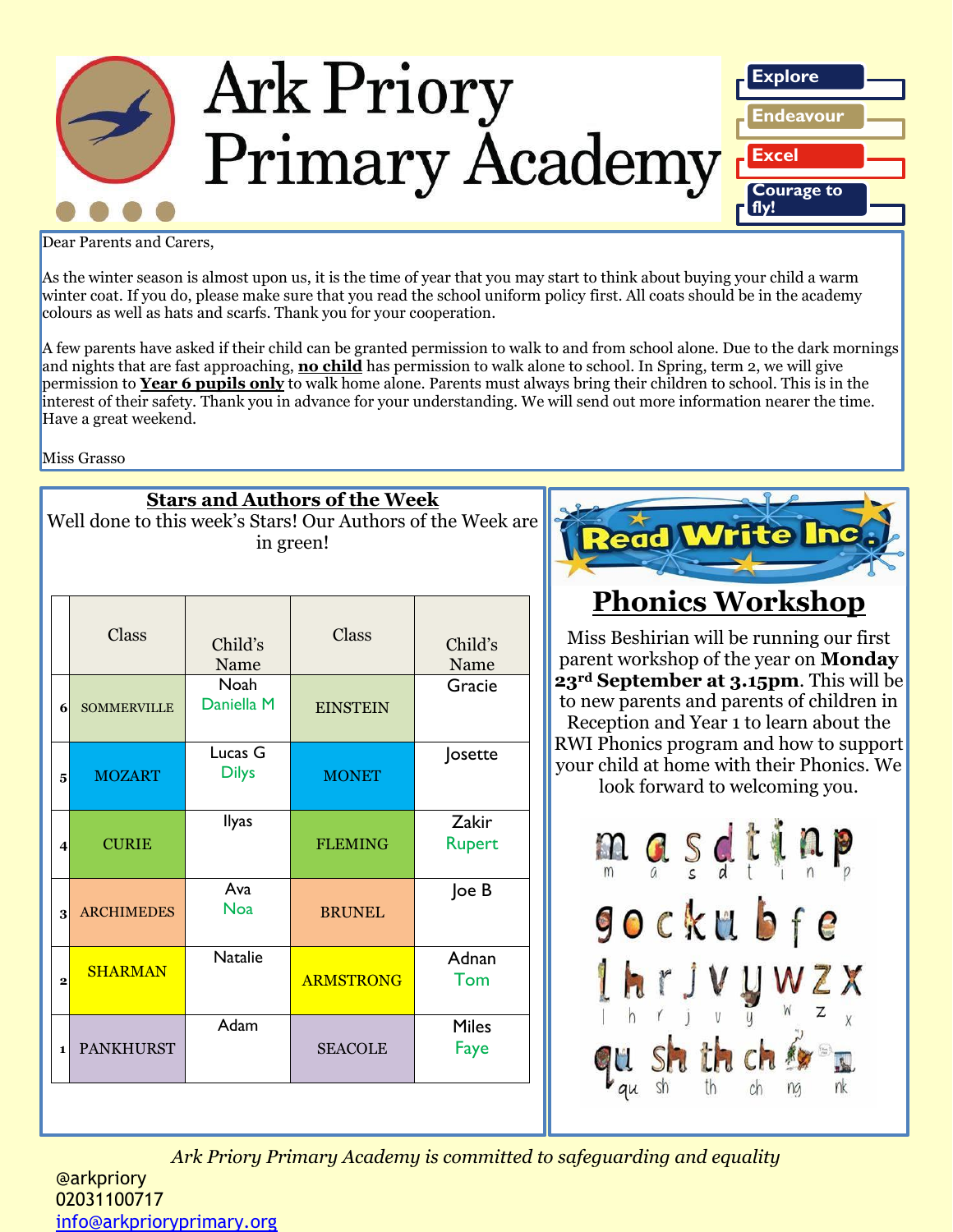### **Notice for all Nursery and Reception Parents:**

There will be an Assessment and EExAT workshop on **Tuesday 1st October at 9am** in the hall with Miss Charlton. We strongly encourage all parents to attend. If your child is in Reception and has been in our Nursery, please do come along as there will be additional information shared.

# **Ark Priory School Uniform**

### **Please make sure your child is in the correct school uniform every day. Thank you.**

#### 9. **Outdoor clothing – Black or Priory Blue, Red or Grey**

Smart, shower proof, jacket-style coats, with embroidered ARK Priory Primary Academy logo, are available. Hats and scarves are also available in the academy colours but should not to be worn inside the academy building. No denim.

| Girls                                                                                                                  | <b>Boys</b>                               |
|------------------------------------------------------------------------------------------------------------------------|-------------------------------------------|
| Autumn/Winter/Spring                                                                                                   | Autumn/Winter/Spring                      |
| Fine knit V-neck jumper or cardigan<br>(Priory Blue + gold /red stripe) with Priory gold /red stripe) with Priory logo | Fine knit V-neck jumper (Priory Blue +    |
| logo                                                                                                                   | White shirt*                              |
| White shirt*                                                                                                           | School Tie -Priory Blue with gold and red |
| School Tie - Priory Blue with gold and                                                                                 | stripe                                    |
| red stripe                                                                                                             | Grey trousers*                            |
| Grey skirt OR grey trousers*                                                                                           | Grey socks*                               |
| Grey tights OR grey socks*                                                                                             | <b>Black shoes</b>                        |
| <b>Black Shoes</b>                                                                                                     |                                           |

 $*$ All the items above are readily available from the high street – if parents and carers find any item difficult to obtain, please contact the academy office. Our uniform has been kept simple to avoid unnecessary expense and can be purchased from our Kalsa Schoolwear.

| <b>Acceptable</b>  | <b>Unacceptable</b> | <b>Footwear</b>                                                                                                                                                                                                                                                                                                                                                                                                                                                                                                                                                                                                                                                                                                                                                                                                                                                                                                                                                    |  |
|--------------------|---------------------|--------------------------------------------------------------------------------------------------------------------------------------------------------------------------------------------------------------------------------------------------------------------------------------------------------------------------------------------------------------------------------------------------------------------------------------------------------------------------------------------------------------------------------------------------------------------------------------------------------------------------------------------------------------------------------------------------------------------------------------------------------------------------------------------------------------------------------------------------------------------------------------------------------------------------------------------------------------------|--|
| Girls' Shoes       |                     | Pupils must wear closed-toed, hard-soled, all<br><b>black</b> plain shoes with a flat sole. Footwear with<br>flashing lights is not appropriate for school. Boots<br>are not allowed.<br>Hats, Headscarves or Headwear<br>Pupils are not allowed to wear hats, headscarves,<br>or any other head covering inside the academy<br>building unless it is due to religious or cultural<br>reasons. Any head covering for religious or<br>cultural values or hair accessories that are worn<br>such as slides, ribbons, bobbles etc. should be<br>simple and in academy colours (Priory blue, red<br>& gold). An academy hat with the ARK Priory<br>Primary Academy logo is available for both<br>summer and winter outdoor wear.<br>Hair<br>Long hair (shoulder length) on both girls and<br>boys should be tied back using academy colour<br>hair bands. Pupils may not wear designs or words<br>cut into their hair or have permanent or<br>temporary coloured hair. |  |
| <b>Boys' Shoes</b> |                     |                                                                                                                                                                                                                                                                                                                                                                                                                                                                                                                                                                                                                                                                                                                                                                                                                                                                                                                                                                    |  |

#### [info@arkprioryprimary.org](mailto:info@arkprioryprimary.org)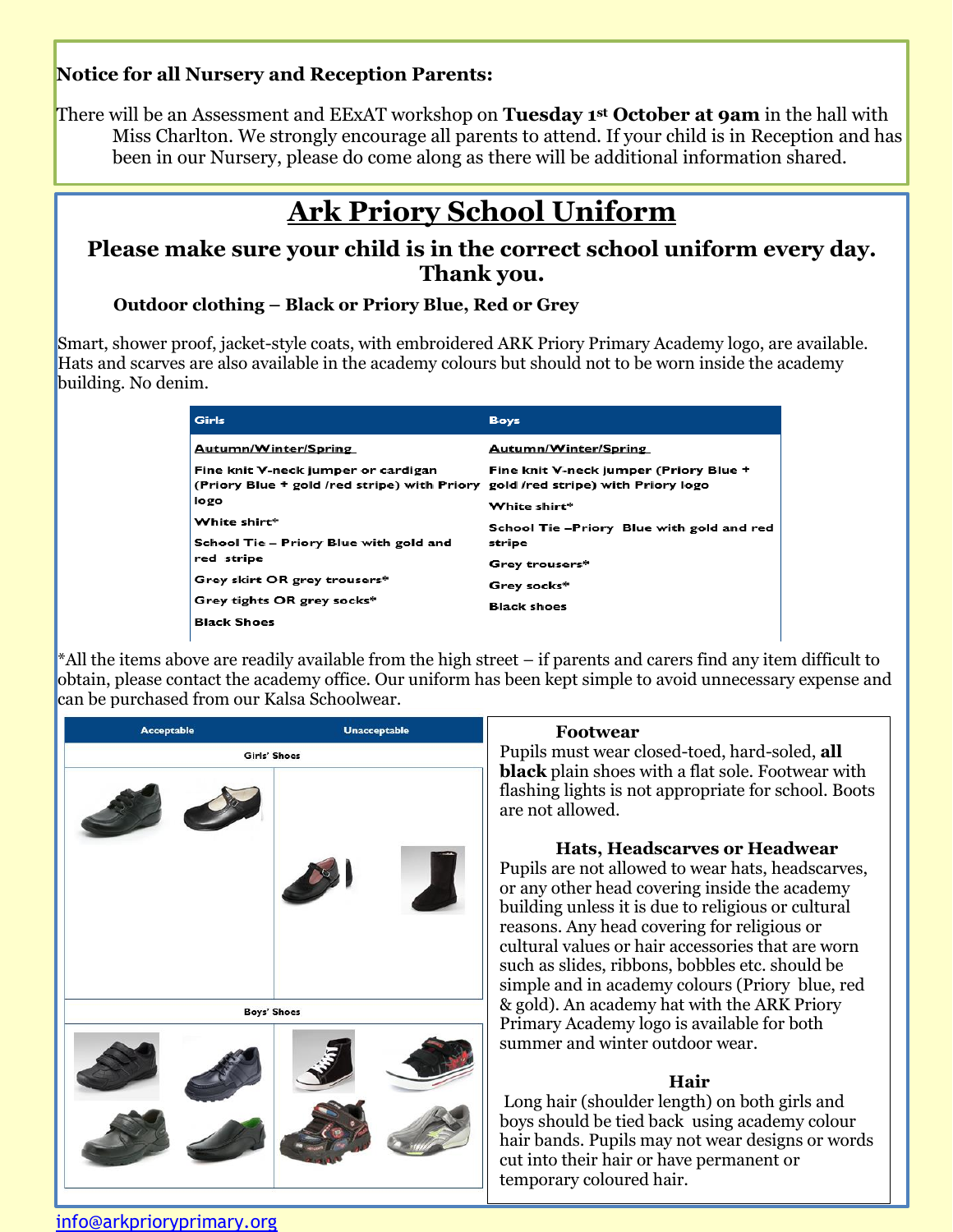## **Key Dates for Autumn 1:**

| Fri 20<br><b>Sep</b>            | <b>APPAA New Parents Coffee Morning @8:45am</b>                                    |
|---------------------------------|------------------------------------------------------------------------------------|
| Mon <sub>23</sub><br><b>Sep</b> | Phonics workshop for Reception parents at 2.20pm                                   |
| Mon 30th<br><b>Sept</b>         | Assessment and EExAT workshop for Nursery and Reception                            |
| Fri 4th<br><b>Oct</b>           | <b>Inset Day</b>                                                                   |
| Tue 8 Oct                       | Open Morning $Y_1 + Y_3$                                                           |
| Wed 9<br>Oct                    | Open Morning Y2, Y <sub>5</sub> , Reception                                        |
| Thu 10<br>Oct                   | Open Morning Y4, Y6, Nursery<br><b>APPAA AGM &amp; New Parents Drinks Eve @6pm</b> |
| Fri 11 Oct                      | Y <sub>4</sub> Bake Sale                                                           |
| $W/c$ 21<br><b>Oct</b>          | <b>Half term</b>                                                                   |
| <b>Tue 29</b><br><u>Oct</u>     | <u>First day back to school</u>                                                    |

If your child plays a woodwind, brass, percussion or string instrument, is of a Grade 1 standard or above and would like to play in an ensemble with other young musicians, then they should be a member of Cadenza!

Cadenza is Ealing Music Service's Saturday Music School and has a variety of ensembles catering for singers and instrumentalists between Grades 1 and 6. Our ensembles rehearse once a month at The University of West London and offer a variety of 'packages' to support young people in their journey to make music with others. Concerts take place twice a year at the fantastic Ealing Christian Centre in Northfields.

## **Orchestras and more!**



*Ark Priory Primary Academy is committed to safeguarding and equality*  @arkpriory 02031100717 [info@arkprioryprimary.org](mailto:info@arkprioryprimary.org)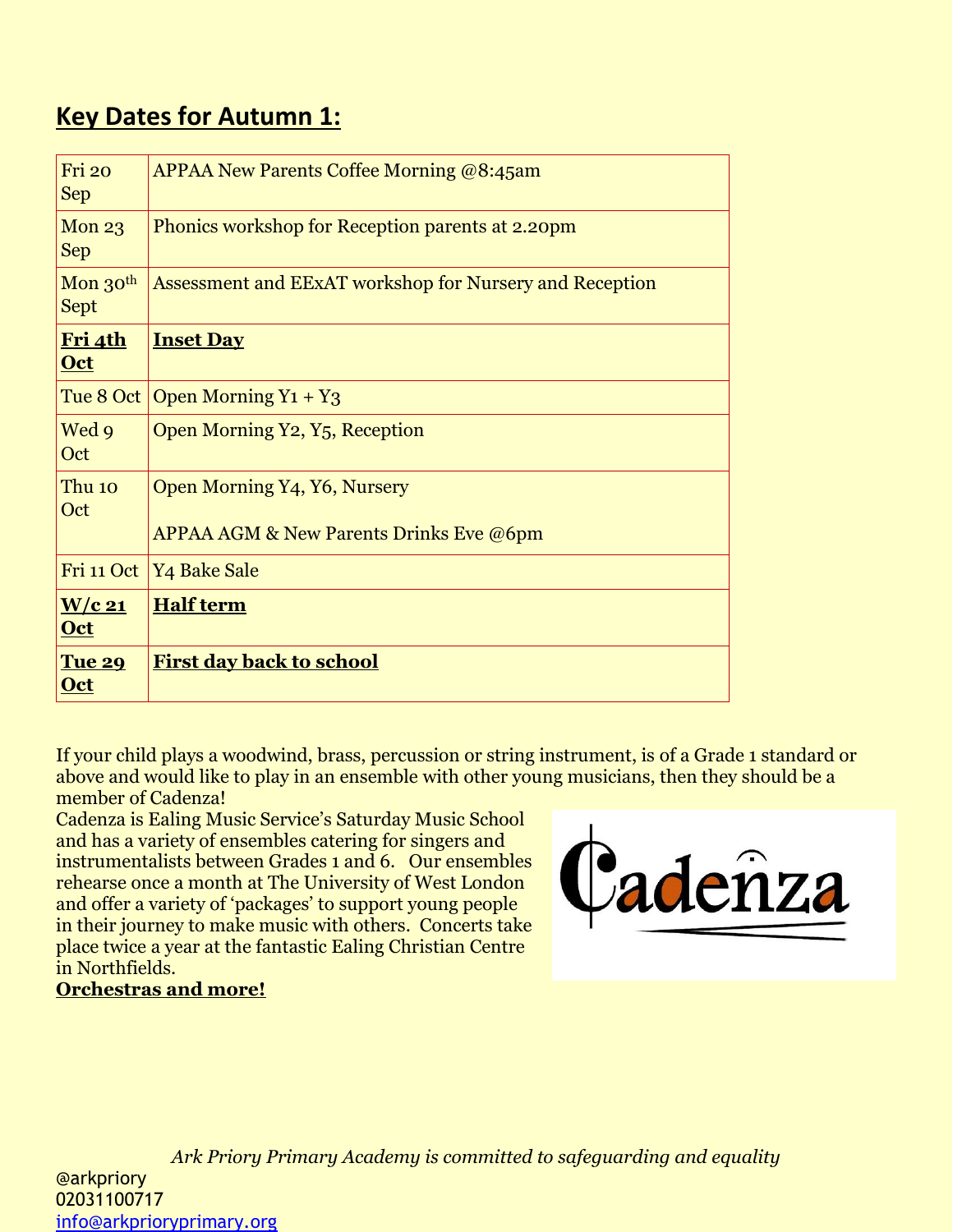Our two orchestras, wind bands and string ensembles are lead by expert Ealing Music Service teachers who ensure high quality music making whilst also making rehearsals relaxing, fun and

informative for everyone. These ensembles are for Grades 1-3 and Grade 3+.

#### **Jazz Band!**

Ealing Junior Jazz Band is suitable for jazz musicians who are at a Grade 2 standard or above. The band play classic and more popular jazz music and is always a hit with the audience!

#### **Choirs!**

We have two choirs at Cadenza which are open to pupils between Year 2 and 5 and Year 6 to 9 who love to sing! Our choirs sing



a variety of pop, rock, classical and jazz music, as well as musical theatre.





For more information, rehearsal dates and times and to sign up to Cadenza 2019/20 – please visit [www.ealingmusicservice.com/cadenza](http://www.ealingmusicservice.com/cadenza) or for further information please email Caroline Swan (ensemble development lead) SwanC@ealing.gov.uk

### **Ark Soane Opening Evening**

We are excited to announce the opening of the new Ark Soane Academy in September 2020. We are hosting an open evening to introduce the school to perspective students and parents. This open evening will take place at **5pm on Wednesday 25th September** at **Ark priory.**

Ark Soane will be a brand new school in the heart of Acton which will deliver an excellent education for local students. More details on Ark Soane can be found on our website:<http://arksoane.org/>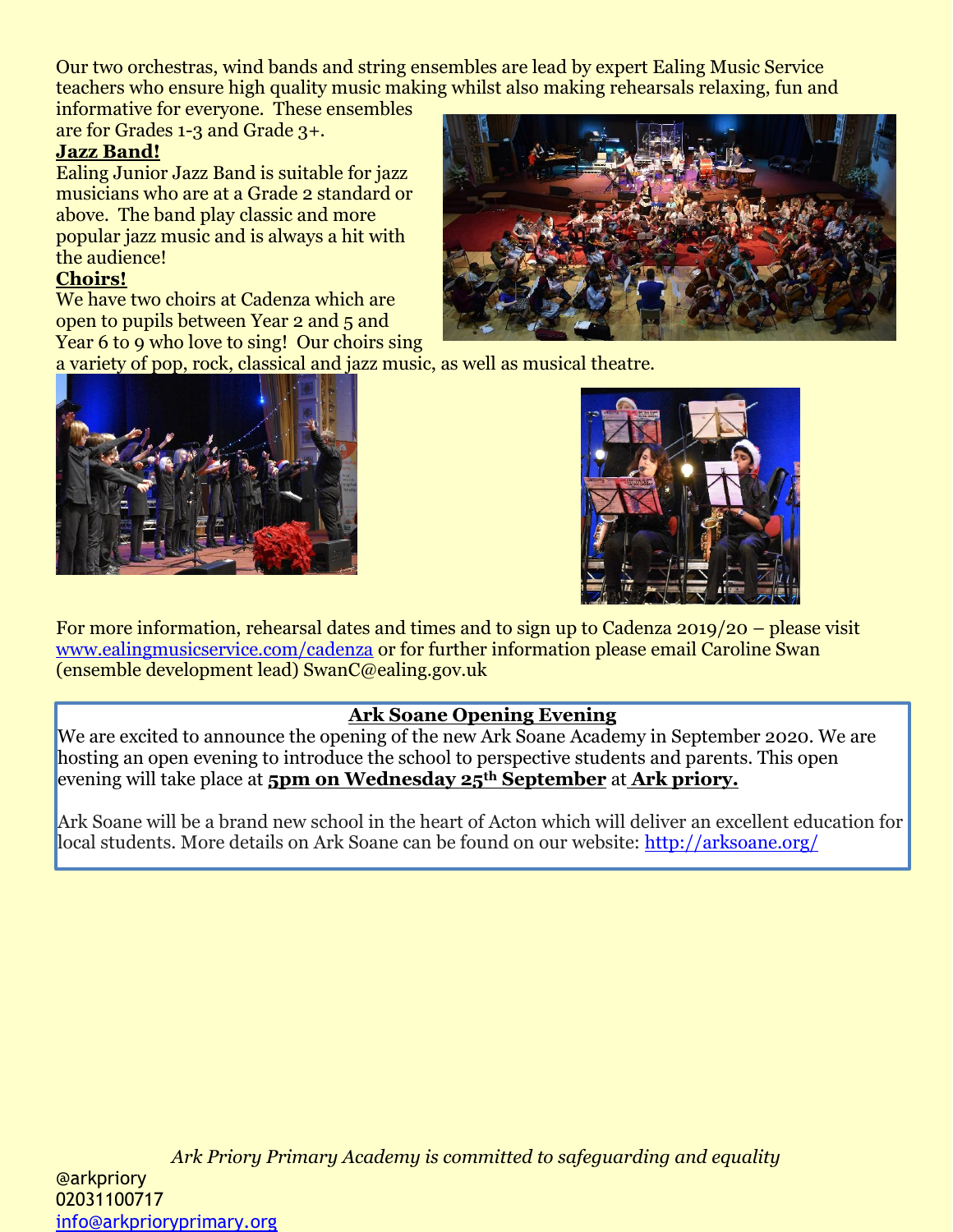## **Notices from APPAA - Ark Priory Primary Academy Association**

**Follow us on Twitter @APPAA\_ArkPriory Contact us at: [appaacommittee@gmail.com](mailto:appaacommittee@gmail.com)**

**What is APPAA?** APPAA is ARK Priory's Parents Association, run by the school's parents and carers to **raise funds, hold events, and bring our academy community together**. As a parent of a child at Ark Priory, **you are automatically a member** of the association, and we look forward to getting to know you over the coming years.

**APPAA 'What's App' Groups -** APPAA oversee 'What's App' groups for the parents/carers of each year group. Please do let us know if you would like to be added if you are not already.

**Year 5 Bake Sale last Friday 13 September -** Thank you to Year 5 parents and carers who hosted the first of the 2019-20 bake sales last Friday. We are pleased to advise that the bake sale raised £206.70 and an additional £26 was raised from the sale of the sundry items! All funds raised will go towards enrichment and activities for all our children.

**New Parents Coffee Morning Friday 20 September** - thanks to those who came along to meet other parents this morning, we are delighted to welcome you to the school and the APPAA community!

**APPAA AGM - Wednesday 2 October at 6pm** - \*\*\*\* PLEASE NOTE DATE CHANGE FROM PREVIOUSLY ADVISED \*\*\*\* the Annual General Meeting of the Association, and official end/start of the APPAA Committee year - attended by members of the school Leadership team. All parents and carers welcome to find out about APPAA achievements of the past year and how you can help going forward.

**New Parents Welcome Drinks** - after the APPAA AGM on Wednesday 2 October 2019 (from 6pm) \*\*\*\*PLEASE NOTE DATE CHANGE FROM PREVIOUSLY ADVISED \*\*\*\* in the school hall.

**Year 4 Bake Sale and second hand uniform sale** - **Friday 11 October at 3pm**. Please save the date! APPAA will host a second hand uniform sale alongside the Y4 bake sale. **Please donate your outgrown good condition uniform**, particularly branded items (blazers, jumpers and cardigans, PE kit), winter & summer grey trousers/ shorts and dresses, to APPAA reps or to the school office marked for APPAA prior to this date.

#### **APPAA needs you!**

APPAA - the Parents Association to which you all belong - requires your help to ensure the continuation of the association! Several of our class reps, who have been involved for a few years, will not be continuing in their role this year. We have vacancies across all year groups and would love to have different people step up. We particularly require help in Year 6, Year 5, Year 3. Please see below details of what the role would entail: